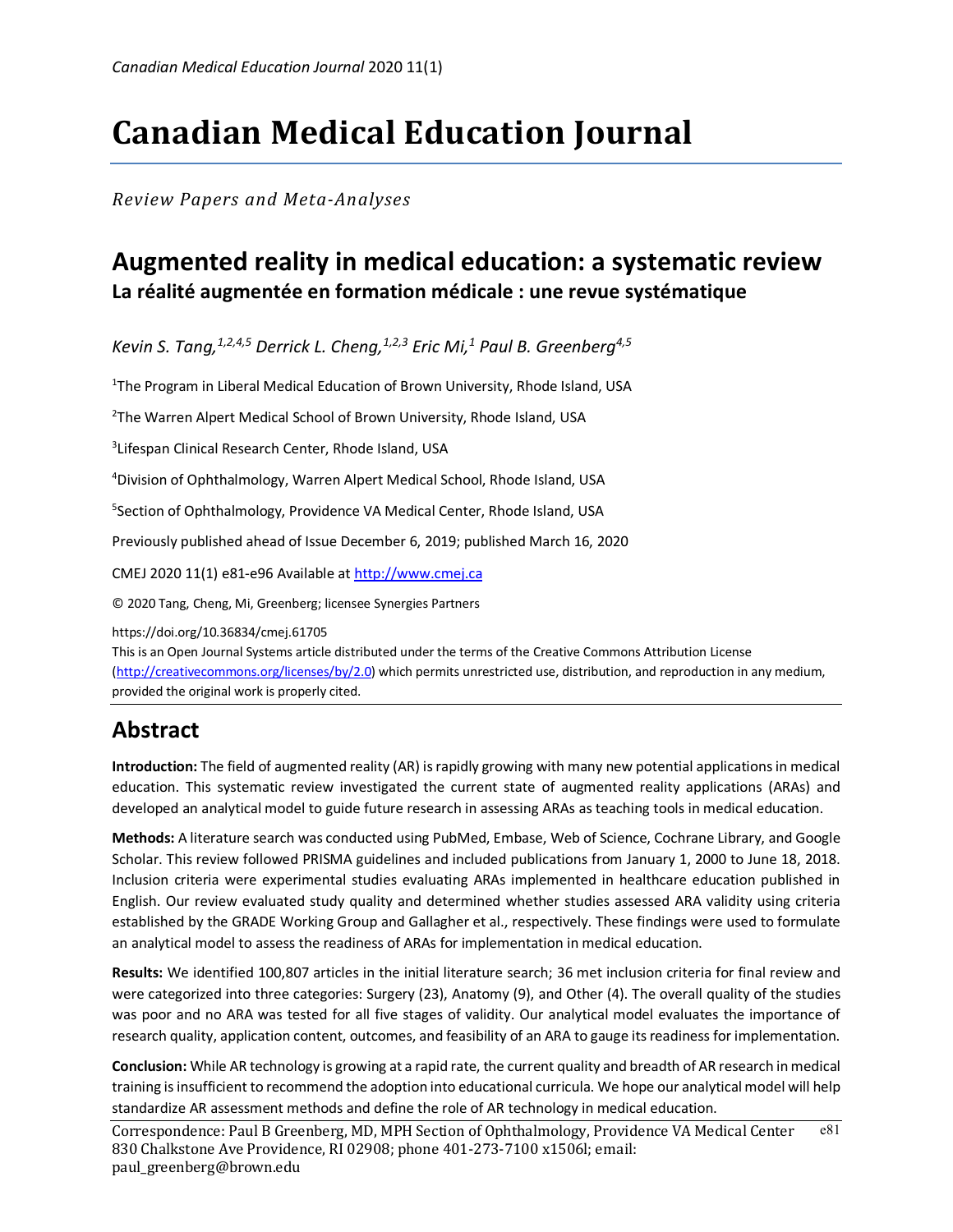## **Résumé**

**Contexte** : Le domaine de la réalité augmentée (RA) est en pleine émergence et dispose de plusieurs nouvelles applications potentielles en éducation médicale. Cette revue systématique a évalué l'état actuel des applications de réalité augmentée (ARA) afin d'et élaboré un modèle analytique pour orienter les futures recherches sur l'évaluation des ARA comme outils pédagogiques en éducation médicale.

**Méthodes:** Une recherche documentaire a été menée à l'aide de PubMed, Web of Science, Cochrane Library et Google Scholar. Cette revue a suivi les directives de la méthode PRISMA et contenait les publications du 1er janvier 2000 au 18 juin 2018. Les études étaient retenues si elles avaient un devis expérimental et qu'elles avaient été publiées en anglais et qu'elles évaluaient des ARA mises en place dans l'enseignement des soins de santé. Notre revue a évalué la qualité des études et déterminé si les études ont pu évaluer la validité des ARA en utilisant les critères établis par le GRADE Working Group et Gallagher et coll., respectivement. À partir de ces conclusions, nous avons formulé un modèle analytique afin d'évaluer si les ARA peuvent être mises en place dans la formation médicale.

**Résultats :** Nous avons trouvé 100 807 articles lors de la recherche documentaire initiale; 36 ont satisfait aux critères d'inclusion pour l'examen final et ont été classés dans trois catégories : chirurgie (23), anatomie (9) et autre (4). La qualité globale des études était de mauvaise et aucune ARA n'a été testée pour toutes les cinq étapes de validité. Notre modèle analytique évalue l'importance de la qualité des recherches, du contenu des applications, des résultats, et de la faisabilité d'une ARA pour déterminer si elle est prête à être mise en place.

**Conclusion :** Bien que la technologie de la RA progresse rapidement, la qualité et l'étendue actuelles de la recherche sur la RA en éducation médicale sont insuffisantes pour recommander son adoption dans le cursus de formation. Nous espérons que notre modèle analytique aidera à uniformiser les méthodes d'évaluations de la RA et à déterminer le rôle de la technologie liée à la RA en éducation médicale.

### **Introduction**

Over the past decade, augmented and virtual reality technology have demonstrated the potential to transform a variety of fields. Virtual reality (VR) technology creates entirely artificial environments through headsets that isolate users from their surroundings. In comparison, augmented reality (AR) overlays digital interfaces upon physical surroundings, producing an environment that is both real and digital. $1,2$  This combination of physical and virtual information allows AR to further enhance the well-established methods of procedural simulation.<sup>3</sup>

While the technology and concept of augmented reality have existed for several decades, $4,5$  recent advances in visual technology and the development of new augmented reality applications (ARAs) have drawn consumer and professional attention.<sup>6</sup> These applications are software and/or hardware developed explicitly with AR functionality in mind, and have already been applied in many educational settings including environmental sciences, chemistry, humanities, and the arts.<sup>7,8</sup> Recent studies have

shown that there is a growing number of ARAs in medicine and that AR may foreshadow a new paradigm in medical education.<sup>8,9</sup> To date, ARAs have been adapted to every stage of medical training as anatomical teaching tools, $^{10}$  classroom study aids, $^{11}$ image training simulators, $12$  and clinical skills interaction simulators.<sup>13</sup>

This study comprehensively described the use of different ARAs in medical education. Prior systematic reviews have not assessed the quality of recent AR research in medical education and have focused primarily on the integration of surgical ARAs in medical training $9$  or applications in general education.<sup>8,14</sup> The purposes of this study were to conduct a systematic review of the role of AR in medical education, including evaluating the quality of studies and the prevalence of formal validity assessments, $15,16$  and to develop an analytical model to assess the feasibility of ARA implementation into medical educational curricula.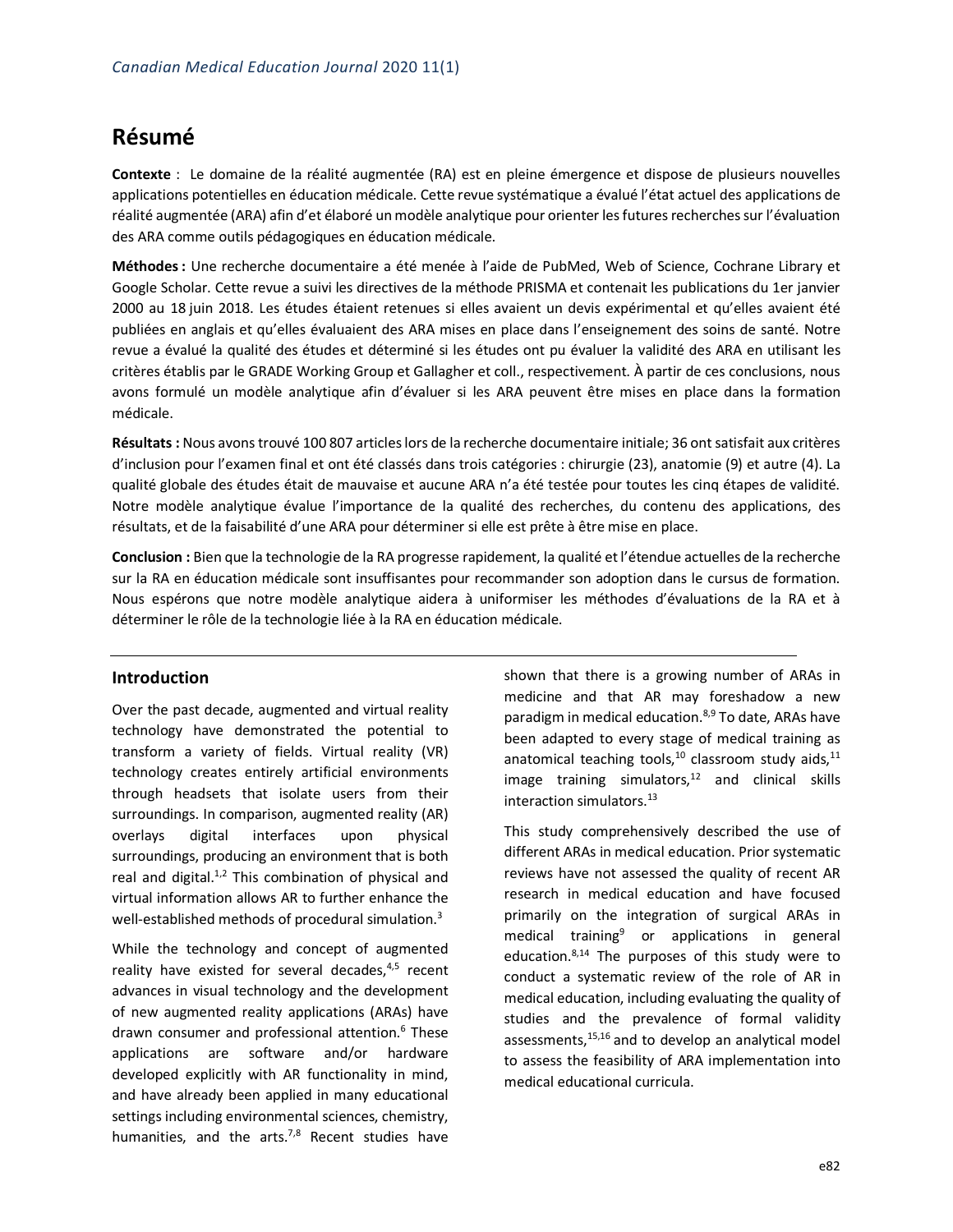### **Methods**

### *Systematic review*

We conducted a systematic literature search using PubMed, Cochrane Library, Embase, Web of Science, and Google Scholar from January 1, 2000 through June 18, 2018. The Boolean search terms used were "augmented reality" AND (medical education OR medical student OR anatomy education OR surgical education OR surgical training). A university librarian assisted with keyword and database selection to ensure broad coverage that would encompass all existing relevant literature. Search results were recorded per the Preferred Reporting Items for Systematic Reviews and Meta-Analyses (PRISMA) guidelines.17

Included articles a) described ARAs in the context of medicine and medical education, b) carried out experimental studies evaluating specific ARAs, c) were obtained from peer-reviewed journals after the year 2000, and d) were written in English. Excluded articles a) discussed VR or similar technologies but not AR, b) were focused on the technological basis for AR or c) discussed AR outside of medicine. Two independent reviewers (D.C., K.T.) conducted the literature search and gathered data, and a third reviewer (E.M.) resolved any conflicts.

Reviewed articles were divided into three categories. "Surgical" applications were designed to train medical novices in procedural tasks such as basic laparoscopic skills, suturing, ventriculostomy, and echocardiography. "Anatomy" applications were designed to assist students with learning human anatomy. "Other" applications were developed for general healthcare education, including clinical skills, forensic medicine, dermatology, and pathology.

### *Quality and validity assessment*

Studies were assessed for quality using criteria based on the Grades of Recommendation, Assessment, Development, and Evaluation (GRADE) Working Group scoring protocol. Quality analysis was based on metrics including inconsistency in outcomes between different studies, directness of evidence, possibility of

bias, confounders, strength of association, dose response, and data quantity.15

In addition to the GRADE quality assessment, we determined whether the included articles assessed ARAs for validity.<sup>16,18,19</sup> This evaluation was informed by Gallagher et al.'s five forms of validity: face, content, construct, concurrent, and predictive validity (Figure 1). $9,16$  These criteria were initially adopted to evaluate testing instruments in surgical training<sup>16</sup>; more recently, they have been used to validate surgical simulators and their readiness for implementation in surgical curricula.<sup>9,18,19</sup> While other validity frameworks have been developed in recent years,<sup>20,21</sup> none have been as widely used in evaluating simulation technology in medical education.<sup>9,16</sup> In order to validate ARAs at any of the five stages, studies were required to either conduct formal validity assessments or demonstrate outcomes that directly aligned with the validity requirements delineated in Figure 1. No specific quantitative variables were analyzed in this review.

### *Analytical model*

Based on the results of our systematic review, we developed an analytical model to guide future research in assessing the readiness of ARAs for implementation into current medical educational curricula. This model utilized elements from Cook et al.'s approach to evaluating the implementation of technology-enhanced learning (TEL) in medical education as well as the quality criteria described by the GRADE Working Group.<sup>15,16,22</sup>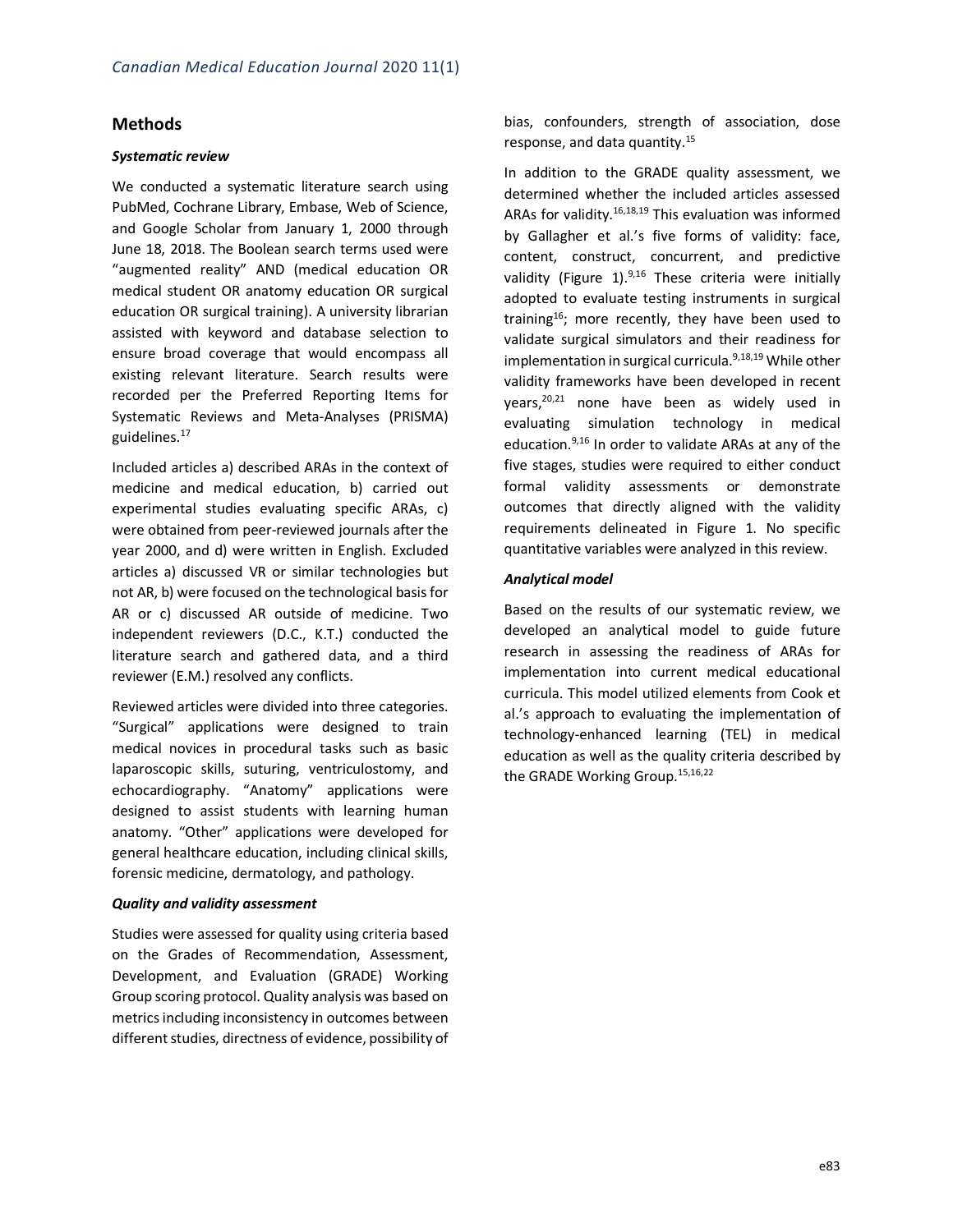### Figure 1. Validity framework overview<sup>9,16,18</sup>

| <b>Stages of Validity</b> |                            | <b>Definition</b>                                                                                                                 | <b>Demonstration Criteria</b>                                                                             |  |  |  |
|---------------------------|----------------------------|-----------------------------------------------------------------------------------------------------------------------------------|-----------------------------------------------------------------------------------------------------------|--|--|--|
| 1)                        | <b>Face Validity</b>       | The degree to which the simulation resembles the actual<br>construct (procedure) that it seeks to replicate                       | Positive feedback on the realism of the ARA<br>by both experts and learners                               |  |  |  |
| 2)                        | <b>Content Validity</b>    | The degree to which the simulation's contents are<br>relevant to the subject matter of the construct it seeks to<br>replicate     | Positive feedback on the simulation's setting<br>and scoring system by medical experts                    |  |  |  |
| 3)                        | <b>Construct Validity</b>  | The degree to which the simulation can evaluate the<br>quality or ability it was designed to measure                              | Simulation outcomes are positively and<br>significantly correlated with the user's skill<br>level         |  |  |  |
| 4)                        | <b>Concurrent Validity</b> | The degree to which the simulation scores correlate with<br>the scores on an alternate "gold standard" tool or<br>training method | Simulation outcomes are related to/like the<br>scores on a previously established training<br>method      |  |  |  |
| 5)                        | <b>Predictive Validity</b> | The degree to which the simulation scores correlate with<br>actual performance in the construct it seeks to replicate             | Statistically significant correlation between<br>simulation outcomes and actual procedural<br>performance |  |  |  |

### **Figure 2. PRISMA flow diagram**

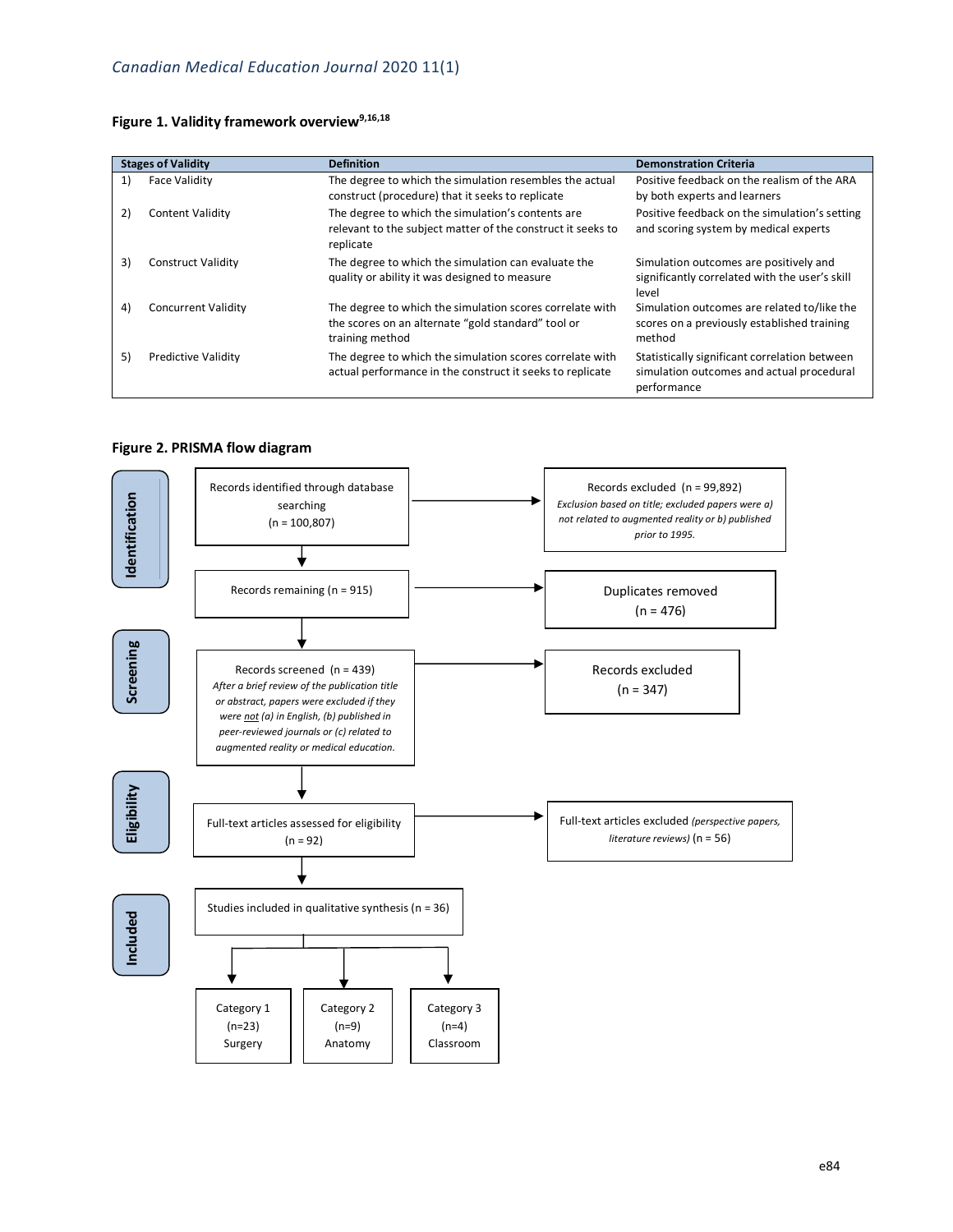### **Results**

### *Systematic review*

We identified 100,807 papers in the initial search. Title screening and removal of duplicates left 439 papers that were evaluated based on abstract. Second-level exclusion removed 347 papers, leaving 93 full-text papers that were reviewed in their entirety. Thirty-six articles met proposed inclusion criteria. These papers were divided into three categories— 23 in Surgical, nine in Anatomy, and four in Other. Twenty-two total ARAs were described: 15 in Surgical, five in Anatomy, and two in Other. Of the 36 included articles, 26 (72%) were published in the last five years and eight (22%) were published between 5-10 years ago. A PRISMA flowchart detailing this literature search is displayed in Figure 2.

Evaluation of study quality is delineated in Tables 1 and 2 (see Appendix A). Using the GRADE criteria, the majority of ARAs were graded low or very low quality. Only three of 22 ARAs (14%) received a quality grade above Low, and only one (4.5%) received a High rating.23-25 Points were primarily lost for study design, lack of data, and outcome inconsistency - seven (19%) of 36 articles were RCTs and twelve (33%) had sample sizes less than 50. Of the seven RCTs, six were given a Low or Moderate rating due to small sample sizes and inconsistent results. Only the ProMIS simulator, ImmersiveTouch, Microsoft Kinect ARMM test system, AR MagicBook, EyeSI, and mARble were evaluated by more than one study. Many ARAs have only been the subject of a single study (e.g. Google Glass, Microsoft Hololens, and the virtual patient (VP) DIANA) and thus remain largely untested.

Validity assessments were not performed for 11 of the included ARAs (50%) and no application achieved all five stages of validity. In the following sections, we describe in more detail the ARAs that have been evaluated by two or more studies. Tables 3 and 4 contain a full list of identified ARAs and associated study outcomes (see appendix B).

### *Overview of well-studied ARAs*

### *Surgical applications: ProMIS AR Laparoscopic Simulator (Haptica, Dublin, Ireland)*

Of 36 studies, seven involved use of the ProMIS simulator. Composed of a torso-shaped mannequin connected to a computer, this device trains students

in laparoscopic procedures and combines the benefits of haptic feedback with the ability to view simulation feedback videos. Three cameras within the mannequin identify inserted instruments from different angles. Substitution of the peritoneal cavity with plastic trays allows the simulator to be used for multiple tasks.

The ProMIS AR simulator was used to train users on sigmoid colectomies,<sup>26</sup> suturing,<sup>27-30</sup> and other basic laparoscopic tasks.30-32 Overall, the ProMIS trainer was an effective educational tool. It was described as highly realistic and improved task-effectiveness across all studies.<sup>27</sup> Studies that measured the difference in skill between novice and experienced participants found a significant correlation between high performance metrics and experience, indicating that the ProMIS simulator is reliable for evaluation of laparoscopic skills.<sup>26,28,30,32</sup> It is important to note that the majority of these studies were pilot studies with low numbers of participants (n=7-28) with the exception of one ( $n=115$ ).<sup>31</sup> Additionally, none of the studies were randomized, only one was controlled,  $26$ and most depended on subjective means such as Likert-scale surveys to determine performance.

### *ImmersiveTouch System (ImmersiveTouch, Inc., University of Illinois, Chicago, IL, USA)*

Another AR training simulator that provides haptic feedback is the ImmersiveTouch system. ImmersiveTouch involves the integration of a headhand tracking system with a stereoscopic display and is typically used for neurosurgical training.

Two randomized controlled trials (RCTs) evaluated the ImmersiveTouch system -- one for thoracic screw placement<sup>33</sup> and the other for ventriculostomies. $34$ Use of the ARA slightly lowered failure rate in screw placement and demonstrated a statistically significant improvement of correct catheter placement for ventriculostomies. However, these experiments had small sample sizes of 51 and 16 participants, respectively.

*EyeSI AR Binocular Indirect Ophthalmoscopy (BIO) Simulator (VRmagic Holding AG, Mannheim, Germany)*

The EyeSI AR simulator displays virtual retinae on a model head through a lens inspired by traditional BIO lenses. The user physically adjusts the lens to look in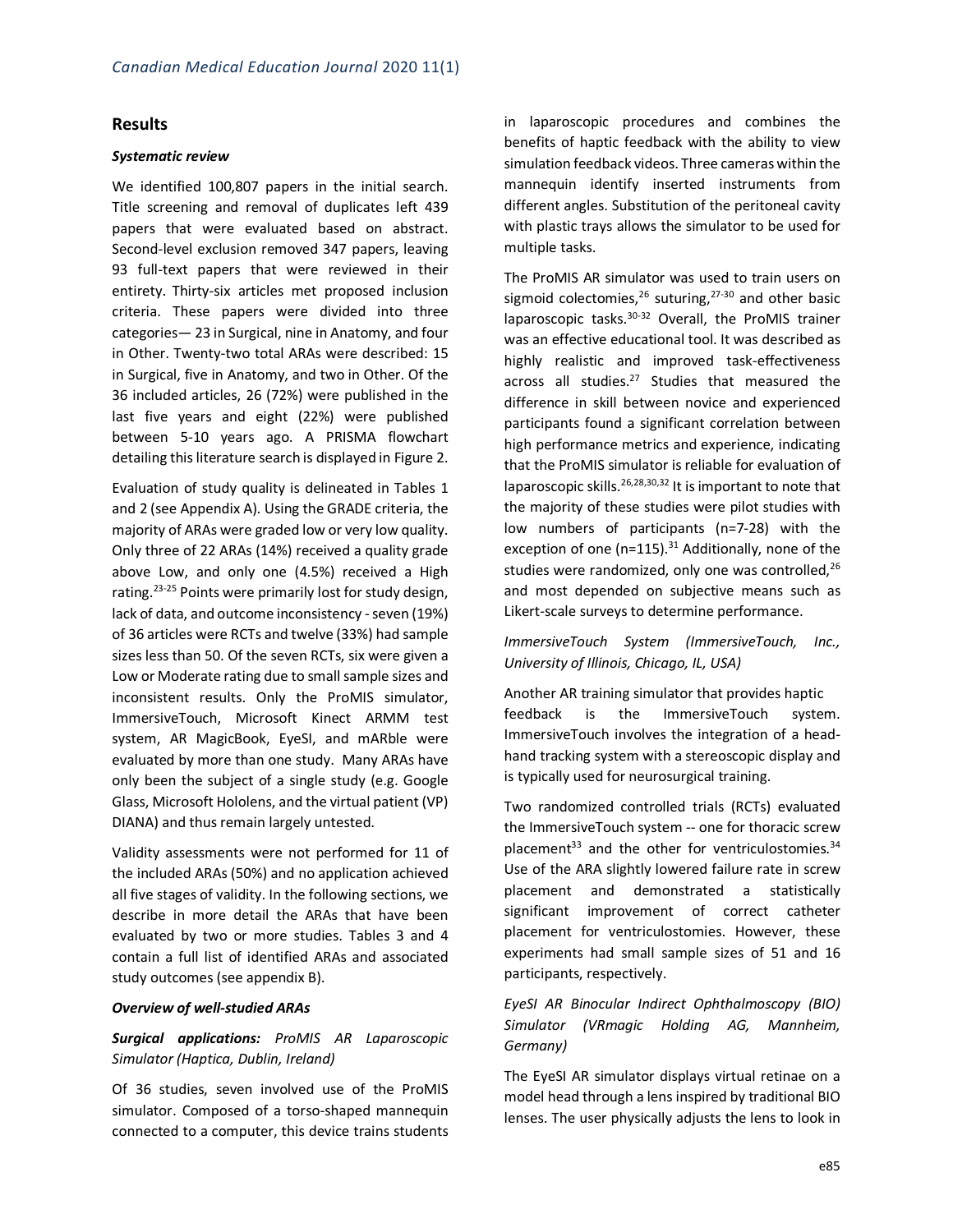different directions while their movements are recorded on a separate monitor.

Two RCTs compared traditional BIO lenses to the EyeSI AR simulator. Rai et al. (n=28) randomized firstyear ophthalmology residents to traditional and EyeSI training methods and evaluated their performance in three tasks. $35$  The AR group significantly outperformed the control group in both raw score and mean performance and was able to complete the procedure in less time. Leitritz et al. (n=37) randomized 4th year medical students with no prior experience with BIO into control and AR groups using the EyeSI simulator. $36$  All students performed the procedure the day after training and were assessed through their drawings of the patient's optic disk and arteries/veins. The AR group sketched more vessels correctly and achieved a higher Ophthalmoscopy Training Score.

*Anatomy applications: AR Magic Book (various)* Several studies utilized a system called "MagicBook."37,38 A number of specific ARAs fit into this category (see Table 4) but all consisted of a standard didactic textbook with cards for relevant anatomical figures. These cards could be recognized by a computer webcam or a smartphone and were able to display a virtual, interactive representation of the figure on the connected display.

Two large RCTs conducted by Ferrer-Torregrosa et al.23,24 concluded that this type of ARA improved attention, recall, learning, structure, imaging, and understanding in university students. The AR group scored significantly higher than the traditional learning control groups on final assessments. Most respondents believed that AR was effective for studying (76.9%), that it increased motivation and interest (75%), and that their grades would improve if professors utilized the technology (67.3%). Another RCT conducted by Kucuk et al.<sup>25</sup> demonstrated similar results: medical students utilizing the "MagicBook" ARA scored significantly higher on an academic test with lower cognitive load compared to control and 100% of respondents reported that AR either greatly or partially facilitated learning.

*Microsoft Kinect (Microsoft Corp., Redmond, WA, USA)* The Microsoft Kinect was often used as part of an "AR Magic Mirror" (ARMM) approach. The Kinect contains a high-resolution camera for video reproduction and a low-resolution camera for depth

perception, allowing the device to accurately track the user's body movements. The system is often used for interactive video games but can be adapted to allow overlay of tracked virtual information onto a user's body.

There were three papers exploring the ARMM application; all were surveys directed at medical students and clinicians.<sup>39-41</sup> Responses from all three were positive. Varying majorities of respondents reported that ARMM increased learning motivation (58%), was beneficial in an educational setting (69.1%), stimulated active learning (82.4%), and improved 3-Dimensional understanding of anatomy (93.4%) while remaining easy to use. $39,40$  A large majority (80.5%) rated the system as excellent or good, and surveyed physicians unanimously recommended that ARMM be used to supplement existing anatomy curriculums.<sup>41</sup>

*Other applications: Mobile AR Blended Learning Environment (mARble) [Peter L. Reichertz Institute for Medical Informatics at the Hannover Medical School, Hanover, Germany]*

The mARble is an application developed for the Apple mobile operating system that stores content separately from the program's code; this allows for the addition of modules to adapt the application for different purposes without changing its source code. Three studies evaluated the mARble application; two were RCTs $42,43$  and one was a survey. $44$  All three had small sample sizes, with two recruiting ten or less participants.42,44 Students described the application as pragmatic and enjoyable to use, but the two RCTs yielded conflicting results. Albercht et al. concluded that mARble increased knowledge retention with lower cognitive fatigue when compared with traditional textbook material, <sup>42</sup> but Noll et al. found no difference in knowledge gain between mARble and control groups immediately after training, although the AR group retained more knowledge in a follow-up assessment 14 days after training.<sup>43</sup>

### *Analytical model*

To address the low quality of most studies and the lack of standard ARA assessment, we developed an analytical model to evaluate the potential for an ARA to be integrated into a medical education curriculum. We divided this model into four primary components: *quality, application content, outcome,* and *feasibility*  (Figure 3).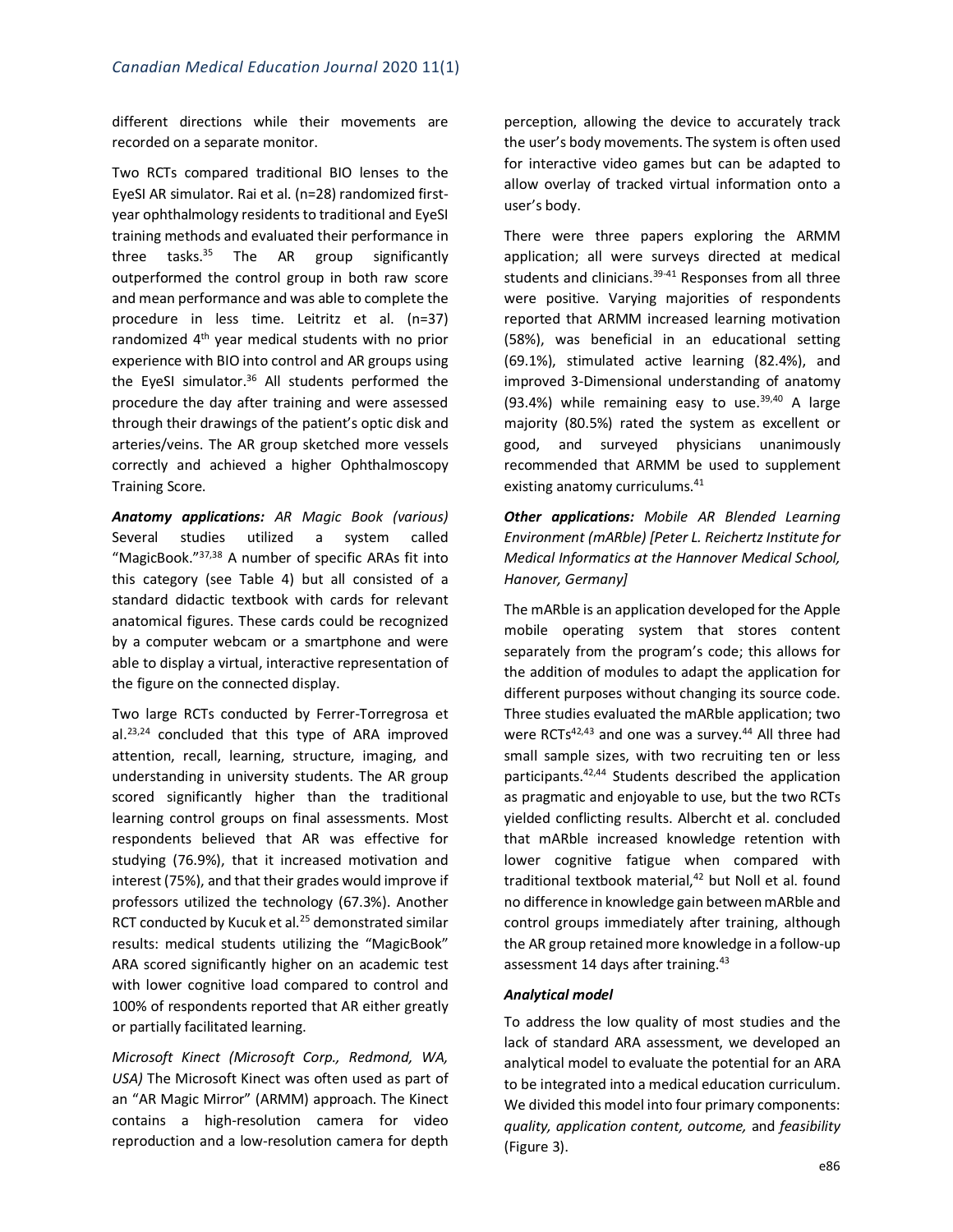• Randomized controlled trials – *high* • Observational studies – *low* • Any other evidence – *very low*

Study design:

Decrease grade for:

Increase grade for:

risk >5

• Inconsistencies in data • Indirect outcomes • Imprecise or sparse data • Reporting bias

Other study design limitations

based on evidence from multiple

evidence in application evaluation.

New applications should demonstrate:

improving student outcomes.

### **Figure 3. Augmented Reality Research Model for curricular integration**

• Strong evidence of association: significant relative risk >2

• Very strong evidence of association: significant relative

Statistically significant results favoring the application's use over traditional teaching methods Statistically significant improvement of outcomes when adding the application to traditional methods

compared to traditional methods alone Statistically significant correlation between application use and real life performance

These data will demonstrate the application's efficacy in

Studies that follow these criteria will provide high-quality

### **Quality Application Content**

Applications should demonstrate relevancy of their content through both novice and expert input on:

- How realistic is the simulation to the procedure it is replicating?
- How relevant are the simulation's contents to the procedure it is replicating?
- Does the application have true didactic potential?
- How well can the simulation evaluate the ability it is designed to measure?
- Is the application easy to use?

Meeting these criteria will demonstrate user and instructor acceptance of the application's functionality.

### **Outcome Feasibility**

### Interest

- Are users and administrators interested in adopting the application for their institution?
- Do users and administrators prefer this new technology over existing methods?
- If not, does the application provide additional value to existing methods?

### Cost

- What are the barriers to application adoption? (This may vary for each individual institution)
- Are there strategies to reduce these barriers? Outcome Comparison
- Do the benefits of the application outweigh the costs for its implementation?

Evaluation of these points will better allow institutions to adopt the application into educational curricula.

*Quality* references the caliber of study design and consistency of evidence.15 As recommended by GRADE criteria, future AR research should utilize more rigorous study designs and larger study sizes as well as conduct more studies on existing ARAs to provide further feedback and high-quality evidence supporting curricular integration. Importantly, subjective metrics such as "realism" proposed by GRADE criteria were not included in this model.

*Application content* refers to the quality and design of the application itself. Future ARAs should be designed to closely mimic or enhance the desired procedure/setting and should add value to the teaching experience. Furthermore, to be implemented in educational curricula, applications should provide feedback and be consumer-oriented. This may be assessed by both novices and experts in the area an ARA is designed to simulate. Positive user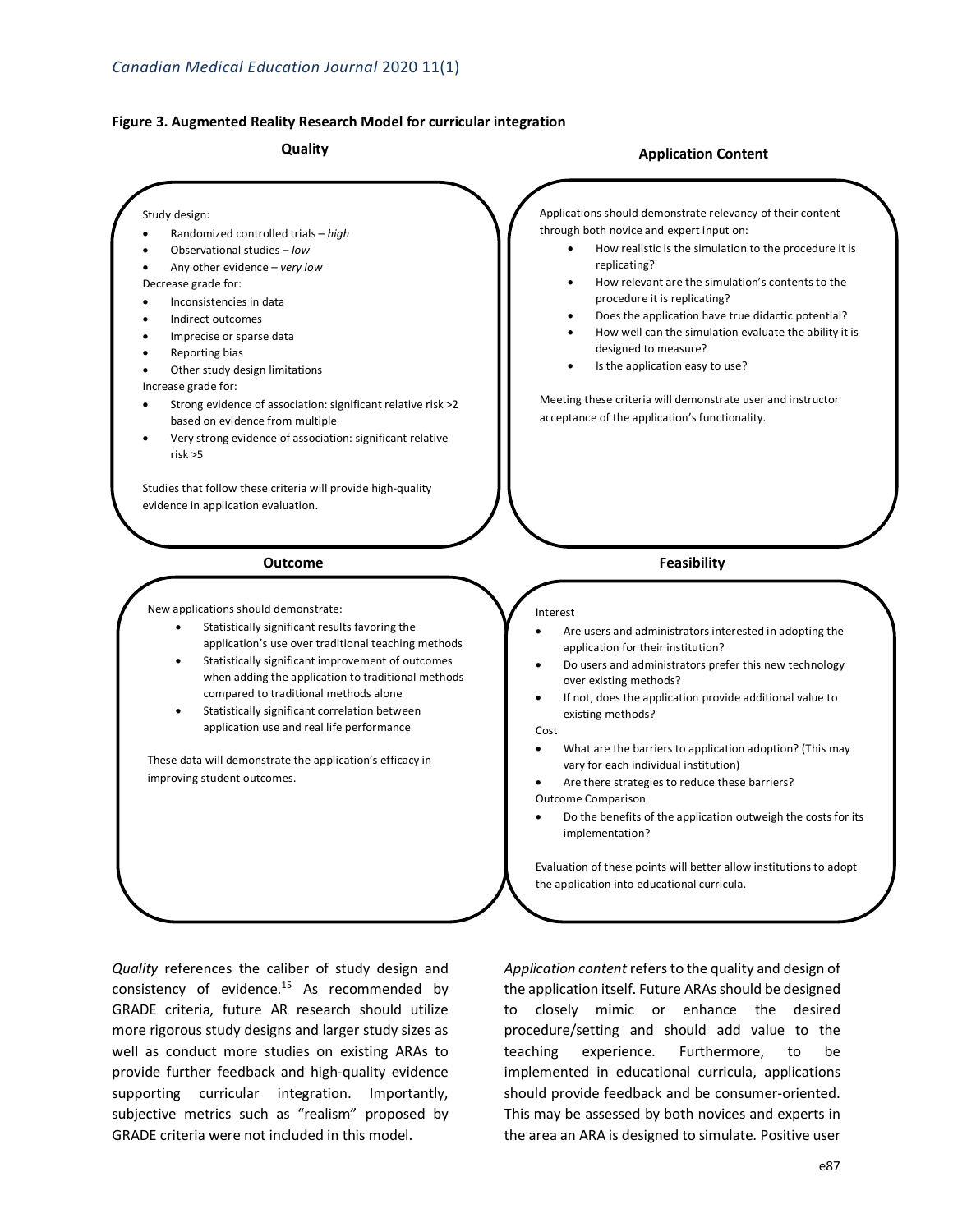input on the points listed in Figure 2 demonstrate support by the ARA's intended audience.

*Outcome* assesses the nature of study results: statistically significant values favoring ARA use over traditional teaching methods and positive user feedback on usability and didactic potential are both needed for strong outcome metrics. While ARAs that successfully address '*Application Content*' demonstrate qualitative support for curricular integration, '*Outcome*' metrics provide additional quantitative support.

Finally, the *feasibility* module highlights the rarelydiscussed factors of interest, cost, and ARA adoption outcomes. While this may be a topic better suited to entrepreneurs and application developers, future research should also understand the balance between an application's value and its barriers to implementation. Many of the ARAs described in this article, such as the VP DIANA, were not designed for consumer or educator use and therefore have less potential for curricular integration. Developing consumer-oriented applications and maintaining industry awareness of the resources required for new technologies will inform program decisions and help ensure sustainability.<sup>22,45,46</sup>

Researchers interested in developing or testing new AR technology can address each of these four categories or provide a rationale for exclusion prior to implementing an ARA in a medical curriculum.

### **Discussion**

While AR technology has the potential to improve or replace some conventional medical training methods, this systematic review demonstrated inconsistency in both focus and quality of the published studies. Overall, most studies lacked validity assessments of their ARAs and were of low quality due to poor study design, small sample sizes, and inconsistent outcomes. Notably, half of all included articles were observational studies and 31% were surveys. While a randomized controlled trial is the highest-quality study type, the large percentage of subjective surveys significantly limited the impact of the research. Outside of providing evidence supporting face and content validity, surveys add little to the field in terms of promoting ARA implementation and should be used primarily as an adjunct to objective data in future studies.

Despite these shortcomings, many studies established positive responses toward AR and a desire by both trainees and experts to see the technology implemented in training programs. Furthermore, most articles identified in this systematic review were published within the last five years. Both of these findings underscore the increasing relevance and consumer interest in the application of AR simulation in medical education.

The state and quality of research varied widely between surgical, anatomical, and other ARAs. Surgical ARAs included a variety of laparoscopic simulators (ProMIS, ImmersiveTouch), AR glasses (Google Glass©, Microsoft Hololens©, etc.), and AR telementoring systems (ART, STAR). This diversity reflects the well-documented use of simulation as a surgical training tool. $9,47,48$  Surgical ARAs were more consistently tested for validity than applications in the other two categories, likely due to the surgical origins of modern validation techniques.<sup>16</sup> Several articles aimed to demonstrate specific stages of validity. However, we contend that these tests of validity should be modified and adapted to all uses of AR in medical education. The development of AR hardware by leading technology corporations such as Google, Microsoft, Brother, and Epson also indicate the potential integration of consumer products into medical settings. While recent technological advances have made AR simulation more viable for surgical training, further developments will need to broaden in scope to focus on more than technical skill.<sup>9,49</sup> A holistic approach to training effective surgeons will require the integration of knowledge and attitude education $50,51$  as well as development of standardized assessments of simulation training in the operating room.<sup>52,53</sup>

Anatomical ARAs generally used a "MagicBook" or ARMM approach. Augmented reality technology is easily applied to anatomy learning due to its heavy reliance on spatial and 3-dimensional conceptualization – a hallmark of digital simulation. Consequently, the use of digital technology to enhance anatomical learning has already been studied for over a decade.<sup>54</sup> This extensive history is reflected by higher quality evidence: anatomical studies include several large RCTs, specifically for "MagicBook" experiences.<sup>23-25</sup> Three studies found that the use of this technology significantly improved student assessment scores post-training, indicating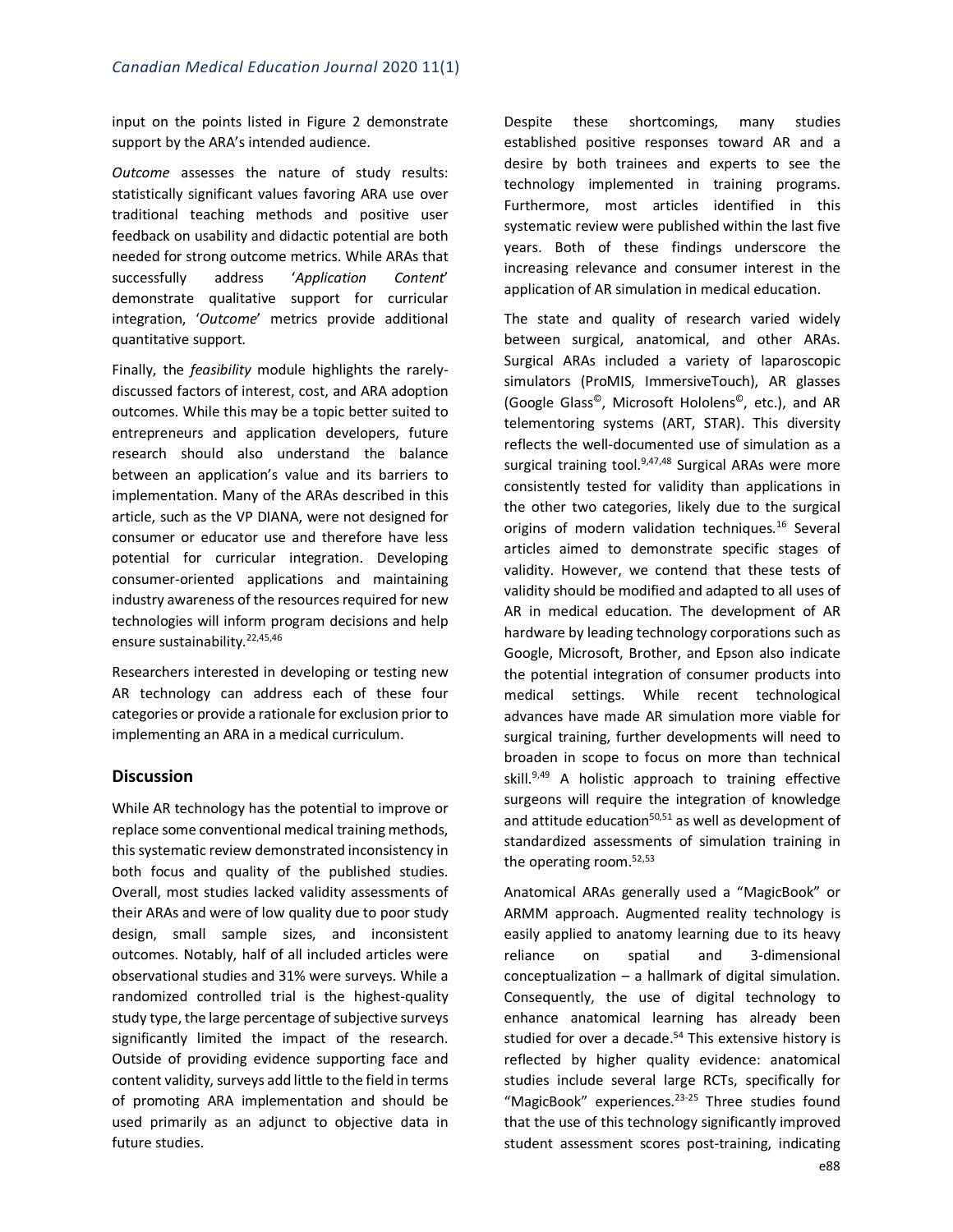reproducible potential and high quality evidence by GRADE criteria.15

Studies in the Other category did not offer compelling evidence for AR implementation. There was a lack of consistently positive outcomes and high-quality studies for both mARble<sup>42-44</sup> and DIANA.<sup>55</sup> Study sample sizes were also small. Outcomes of mARble were conflicting: Albrecht et al. concluded that mARble was superior to traditional textbook learning42 while Noll et al. demonstrated that mARble did not produce better knowledge retention than mobile phone applications.<sup>43</sup> The VP DIANA produced worse assessment and empathy scores than traditional SP experiences.<sup>55</sup> This may be a result of the unrealistic design of the system; adjustments to enhance the realism of the VP DIANA module and incorporation of more modern AR simulation technology (including AR glasses) may improve student outcomes.

The breadth of projects identified in this review highlights both the adaptability of AR technology and the lack of standardized assessment tools. Our analytical model (Figure 3) sought to address this discrepancy. Frameworks in medical education have been developed to analyze technology research<sup>22,56,57</sup> but have not proposed a model to evaluate the readiness of educational AR tools for curricular implementation. The four categories introduced in our analytical model encompass the largest factors determining an ARA's success in the medical classroom or operating room. Although the quality and validity metrics used in our systematic review only covered the criteria in three of four categories (*quality, application content,* and *outcome*), future studies should address all four categories (including *feasibility*) in order to thoroughly consider the key barriers to AR implementation. While we incorporated many aspects of Gallagher et al.'s validity framework into the *application content*  module, we refrained from specifying which framework to use in validating ARAs as we believe the criteria should be adjusted and distinctively prioritized to reflect each application's unique educational goals. We hope this model will encourage future studies to incorporate both higher quality study designs and formal validity assessments.

### **Limitations**

Our study has several limitations. An inevitable flaw in systematic reviews is the possibility of reporting bias due to search criteria (e.g., studies published in languages other than English, choice of keywords, scope, or databases).<sup>58</sup> However, bias was minimized by using several independent reviewers and consulting with a science librarian. Given the rapid growth of AR technology in recent years, it is also probable that research involving certain cutting-edge applications have not yet been published or are under patent/copyright restrictions, precluding their inclusion in this review. Finally, many criteria put forth in this paper regarding study quality and training potential are inherently subjective and may not be broadly applicable to every program or student population.

### *Conclusion*

The use of AR technology in medical education is in its early stages presently lacks evidence-based support for its widespread implementation. Future research should adopt long-term and large-scale RCT or cohort study designs in keeping with the proposed model to evaluate ARA efficacy. Rigorous and standardized validation of commercially viable applications will allow the technology to be more readily integrated into medical educational curricula.

Conflicts of interest: No stated conflict of interest.

Disclaimer: The views expressed in this article are those of the authors and do not necessarily reflect the position or policy of the United States Department of Veterans Affairs or the United States government.

Presentation: Presented in part at the Association for Medical Education in Europe Annual Conference, August 28<sup>th</sup>, 2018, Basel, Switzerland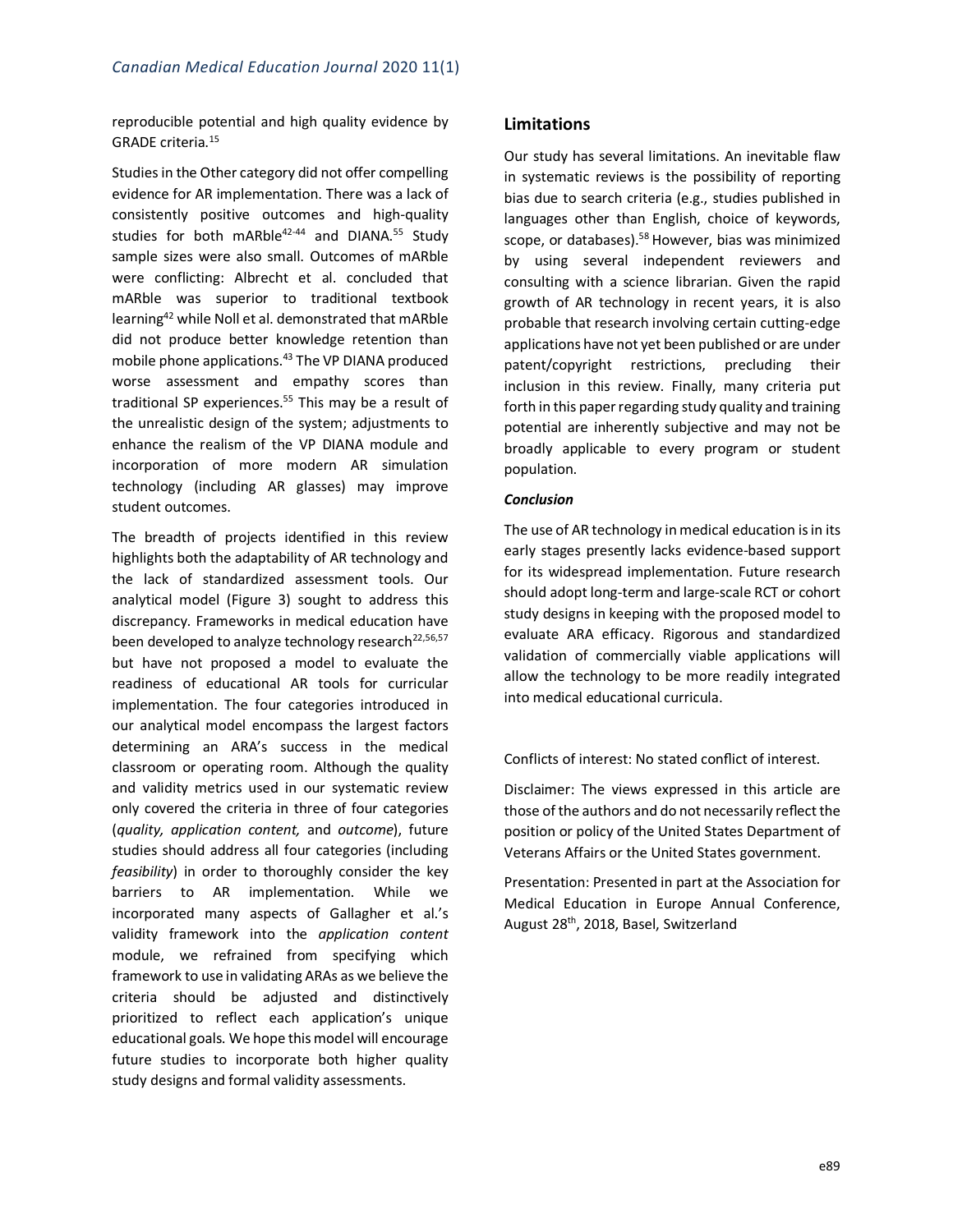### **References**

- 1. Azuma RT. A survey of augmented reality. *Presence: teleoperators and virtual environments.*  1997;6(4):355-385. https://doi.org/10.1162/pres.1997.6.4.355
- 2. Zhou F, Duh HBL, Billinghurst M. Trends in augmented reality tracking, interaction and display: A review of ten years of ISMAR. *IEEE International Symposium on Mixed and Augmented Reality.* 2008:15-18.
- 3. Okuda Y, Bryson EO, Jr SD, et al. The Utility of simulation in Medical Education: What Is the Evidence? *Mount Sinai Journal of Medicine.*  2009;76:330-343. https://doi.org/10.1002/msj.20127
- 4. Heilig ML, Inventor. Sensorama Simulator. 1961.
- 5. Cummings JJ, Bailenson JN. How immersive is enough? A meta-analysis of the effect of immersive technology on user presence. *Media Psychology.* 2015;19(2):272- 309.

https://doi.org/10.1080/15213269.2015.1015740

- 6. Wu H-K, Lee SW-Y, Chang H-Y, Liang J-C. Current status, opportunities and challenges of augmented reality in education. *Computers & Education.*  2013;62:41-49. https://doi.org/10.1016/j.compedu.2012.10.024
- 7. Zhu EG, Hadadgar A, Masiello I, Zary N. Augmented reality in healthcare education: an integrative review. *Peerj.* 2014;2. https://doi.org/10.7717/peerj.469
- 8. Bacca J, Baldiris S, Fabregat R, Graf S. Augmented reality trends in education: a systematic review of research and applications. *Educational Technology & Society.* 2014;17(4):133-149.
- 9. Barsom EZ, Graafland M, Schijven MP. Systematic review on the effectiveness of augmented reality applications in medical training. *Surgical Endoscopy and Other Interventional Techniques.*  2016;30(10):4174-4183. https://doi.org/10.1007/s00464-016-4800-6
- 10. Jain N, Youngblood P, Hasel M, Srivastava S. An augmented reality tool for learning spatial anatomy on mobile devices. *Clinical Anatomy.* 2017;30(6):736- 741. https://doi.org/10.1002/ca.22943
- 11. Wang LL, Wu HH, Bilici N, Tenney-Soeiro R. Gunner goggles: implementing augmented reality into medical education. *Studies in Health Technology Information.* 2016;220:446-449.
- 12. Kamphuis C, Barsom EZ, Schijven MP, Christoph N. Augmented reality in medical education? *Perspectives in Medical Education.* 2014;3:300-311. https://doi.org/10.1007/s40037-013-0107-7
- 13. Chaballout B, Maolloy M, Vaughn J, Brisson III R. Feasibility of augmented reality in clinical simulations: using google glass with manikins. *Journal of Medical Internet Research.* 2016;18(3):42. https://doi.org/10.2196/mededu.5159
- 14. Dey A, Billinghurst M, Lindeman RW, Swan JE. A systematic review of 10 years of augmented reality usability studies: 2005 to 2014. *Frontiers in Robotics and Ai.* 2018;5. https://doi.org/10.3389/frobt.2018.00037
- 15. Group GW. Grading quality of evidence and strength of recommendations. *BMJ.* 2004;328:1490-1494. https://doi.org/10.1136/bmj.328.7454.1490
- 16. Gallagher AG, Ritter EM, Satava RM. Fundamental principles of validation, and reliability: rigorous science for the assessment of surgical education and training. *Surg Endosc.* 2003;17(10):1525-1529. https://doi.org/10.1007/s00464-003-0035-4
- 17. Moher D, Liberati A, Tetzlaff J, Altman DG, Group P. preferred reporting items for systematic reviews and meta-analyses: The PRISMA Statement. *Annals of internal medicine.* 2009;151(4):164-169. https://doi.org/10.7326/0003-4819-151-4- 200908180-00135
- 18. Schijven MP, Jakimowicz JJ. Validation of virtual reality simulators: Key to the successful integration of a novel teaching technology into minimal access surgery. *Minim Invasive Ther Allied Technol.* 2005;14(4):244- 246. https://doi.org/10.1080/13645700500221881
- 19. van Dongen KW, Tournoij E, van der Zee DC, Schijven MP, Broeders IA. Construct validity of the LapSim: can the LapSim virtual reality simulator distinguish between novices and experts? *Surg Endosc.*  2007;21(8):1413-1417. https://doi.org/10.1007/s00464-006-9188-2
- 20. Cook DA, Brydges R, Ginsburg S, Hatala R. A contemporary approach to validity arguments: A practical guide to Kane's framework. *Med Educ.*  2015;49:560-575. https://doi.org/10.1111/medu.12678
- 21. Tavares W, Brydges R, Myre P, et al. Applying Kane's validity framework to a simulation based assessment of clinical competence. *Adv in Health Sci Educ.*  2018;23:323-338. https://doi.org/10.1007/s10459- 017-9800-3
- 22. Cook DA, Ellaway RH. Evaluating technologyenhanced learning: a comprehensive framework. *Medical Teacher.* 2015;37(10):961-970. https://doi.org/10.3109/0142159X.2015.1009024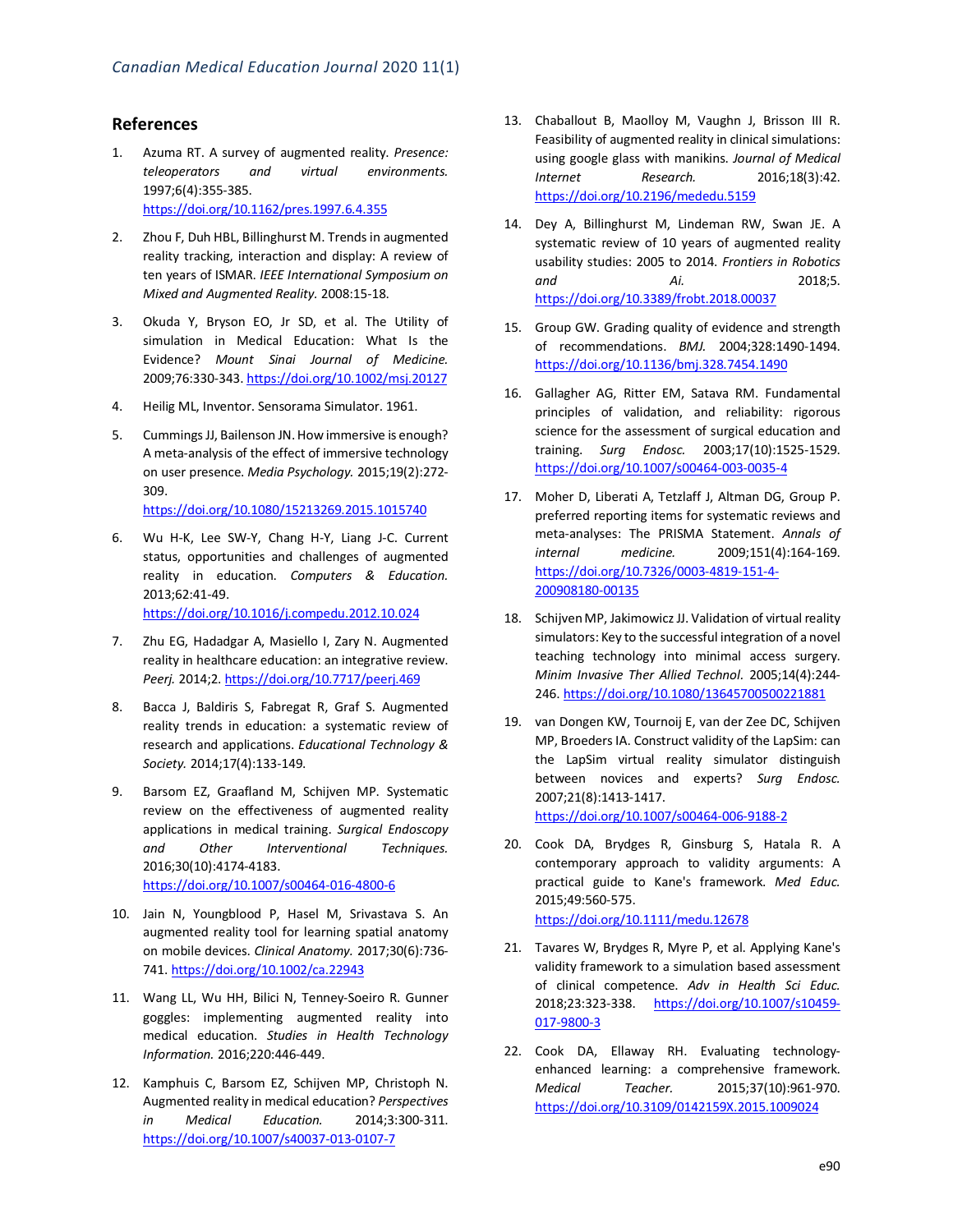- 23. Ferrer-Torregrosa J, Jimenez-Rodriguez MA, Torralba-Estelles J, Garzon-Farinos F, Perez-Bermejo M, Fernandez-Ehrling N. Distance learning ects and flipped classroom in the anatomy learning: comparative study of the use of augmented reality, video and notes. *Bmc Medical Education.* 2016;16. https://doi.org/10.1186/s12909-016-0757-3
- 24. Ferrer-Torregrosa J, Torralba J, Jimenez MA, Garcia S, Barcia JM. ARBOOK: Development and assessment of a tool based on augmented reality for anatomy. *Journal of Science Education and Technology.*  2015;24(1):119-124. https://doi.org/10.1007/s10956- 014-9526-4
- 25. Kucuk S, Kapakin S, Goktas Y. Learning anatomy via mobile augmented reality: effects on achievement and cognitive load. *Anatomical Sciences Education.* 2016;9(5):411-421. https://doi.org/10.1002/ase.1603
- 26. LeBlanc F, Champagne BJ, Augestad KM, et al. A comparison of human cadaver and augmented reality simulator models for straight laparoscopic colorectal skills acquisition training. *J Am Coll Surg.*  2010;211(2):250-255. https://doi.org/10.1016/j.jamcollsurg.2010.04.002
- 27. Botden S, Buzink SN, Schijven MP, Jakimowicz JJ. ProMIS Augmented reality training of laparoscopic procedures face validity. *Simulation in Healthcare.*  2008;3(2):97-102. https://doi.org/10.1097/SIH.0b013e3181659e91
- 28. Botden S, de Hingh I, Jakimowicz JJ. Meaningful assessment method for laparoscopic suturing training in augmented reality. *Surgical Endoscopy and Other Interventional Techniques.* 2009;23(10):2221-2228. https://doi.org/10.1007/s00464-008-0276-3
- 29. Botden S, de Hingh I, Jakimowicz JJ. Suturing training in Augmented Reality: gaining proficiency in suturing skills faster. *Surgical Endoscopy and Other Interventional Techniques.* 2009;23(9):2131-2137. https://doi.org/10.1007/s00464-008-0240-2
- 30. Oostema JA, Abdel MP, Gould JC. Time-efficient laparoscopic skills assessment using an augmentedreality simulator. *Surgical Endoscopy and Other Interventional Techniques.* 2008;22(12):2621-2624. https://doi.org/10.1007/s00464-008-9844-9
- 31. Nugent E, Shirilla N, Hafeez A, et al. Development and evaluation of a simulator-based laparoscopic training program for surgical novices. *Surgical Endoscopy and Other Interventional Techniques.* 2013;27(1):214-221. https://doi.org/10.1007/s00464-012-2423-0
- 32. Feifer A, Delisle J, Anidjar M. Hybrid augmented reality simulator: Preliminary construct validation of laparoscopic smoothness in a urology residency

program. *Journal of Urology.* 2008;180(4):1455-1459. https://doi.org/10.1016/j.juro.2008.06.042

- 33. Luciano CJ, Banerjee P, Bellotte B, et al. Learning retention of thoracic pedicle screw placement using a high-resolution augmented reality simulator with haptic feedback. *Neurosurgery.* 2011;69. https://doi.org/10.1227/NEU.0b013e31821954ed
- 34. Yudkowsky R, Luciano C, Banerjee P, et al. Practice on an augmented reality/haptic simulator and library of virtual brains improves residents' ability to perform a ventriculostomy. *Simulation in Healthcare-Journal of the Society for Simulation in Healthcare.* 2013;8(1):25- 31. https://doi.org/10.1097/SIH.0b013e3182662c69
- 35. Rai AS, Rai AS, Mavrikakis E, Lam WC. Teaching binocular indirect ophthalmoscopy to novice residents using an augmented reality simulator. *Canadian Journal of Ophthalmology-Journal Canadien D Ophtalmologie.* 2017;52(5):430-434. https://doi.org/10.1016/j.jcjo.2017.02.015
- 36. Leitritz MA, Ziemssen F, Suesskind D, et al. Critical evaluation of the usability of augmented reality ophthalmoscopy for the training of inexperienced examiners. *Retina.* 2014;34:785-791. https://doi.org/10.1097/IAE.0b013e3182a2e75d
- 37. Billinghurst M, Kato H, Poupyrev I. The MagicBook: a transitional AR interface. *Computers & Graphics.*  2001;25(5):745-753. https://doi.org/10.1016/S0097- 8493(01)00117-0
- 38. Lee K. Augmented reality in education and training. *TechTrends.* 2012;56(2):13-21. https://doi.org/10.1007/s11528-012-0559-3
- 39. Kugelmann D, Stratmann L, Nuhlen N, et al. An Augmented Reality magic mirror as additive teaching device for gross anatomy. *Annals of Anatomy-Anatomischer Anzeiger.* 2018;215:71-77. https://doi.org/10.1016/j.aanat.2017.09.011
- 40. Manrique-Juan C, Grostieta-Dominguez ZVE, Rojas-Ruiz R, Alencastre-Miranda M, Munoz-Gomez L, Silva-Munoz C. A portable augmented-reality anatomy learning system using a depth camera in real time. *American Biology Teacher.* 2017;79(3):176-183. https://doi.org/10.1525/abt.2017.79.3.176
- 41. Ma M, Fallavollita P, Seelbach I, et al. Personalized augmented reality for anatomy education. *Clinical Anatomy.* 2016;29(4):446-453. https://doi.org/10.1002/ca.22675
- 42. Albrecht UV, Folta-Schoofs K, Behrends M, von Jan U. Effects of Mobile Augmented Reality Learning Compared to Textbook Learning on Medical Students: Randomized Controlled Pilot Study. *Journal of Medical*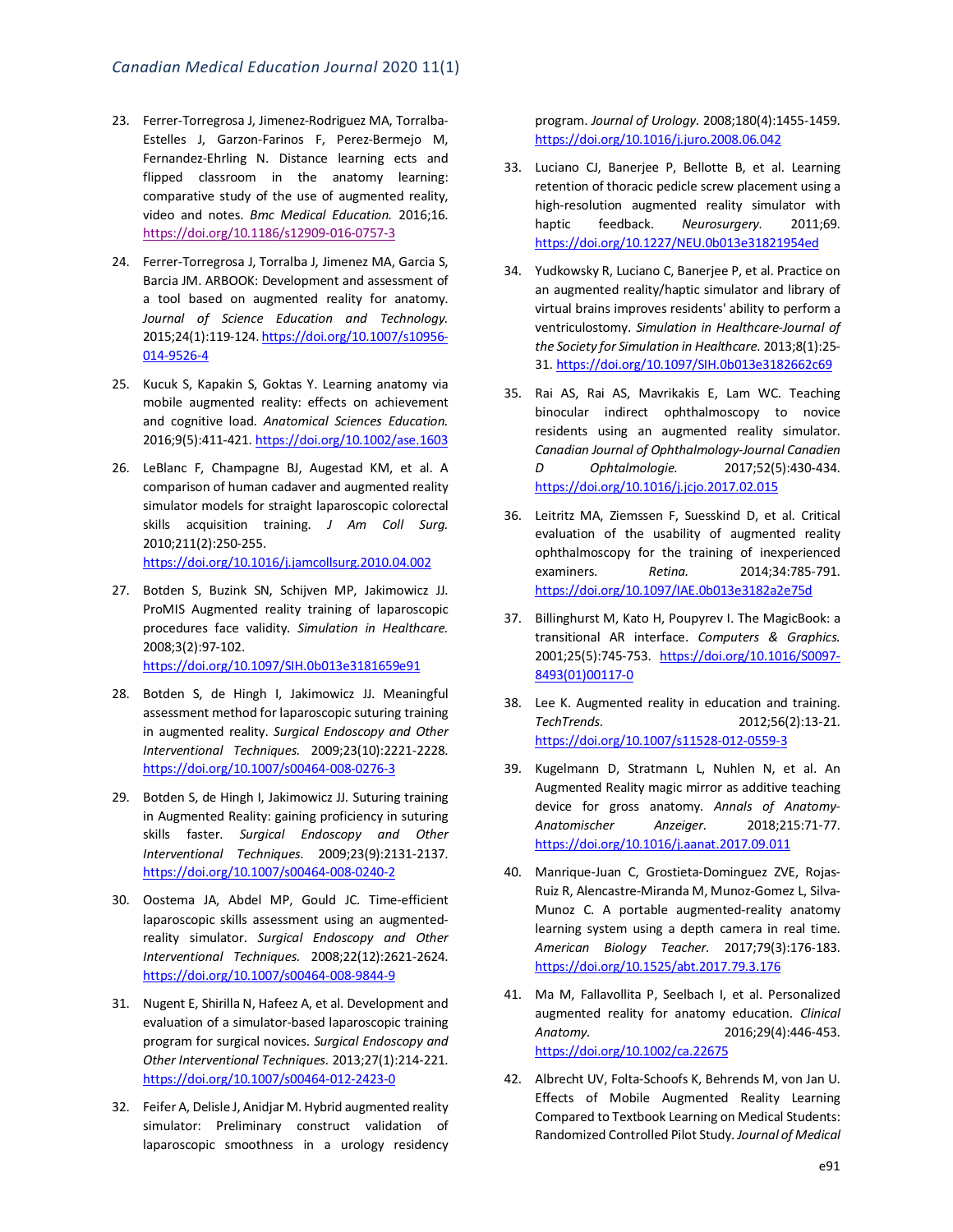*Internet Research.* 2013;15(8). https://doi.org/10.2196/jmir.2497

- 43. Noll C, von Jan U, Raap U, Albrecht UV. Mobile augmented reality as a feature for self-oriented, blended learning in medicine: randomized controlled trial. *Jmir Mhealth and Uhealth.* 2017;5(9). https://doi.org/10.2196/mhealth.7943
- 44. Albrecht UV, Noll C, Von Jan U. Explore and experience mobile augmented reality for medical training. *MEDINFO.* 2013.
- 45. Clune WH. Methodological strength and policy usefulness of cost-effectiveness research. In: Levin HM, Mcewan PJ, eds. *Cost-effectiveness and educational policy*. Larchmont, NY: Eye On Education; 2002:55-68.
- 46. Hummel-Rossi B, Ashdown J. The state of cost-benefit and cost-effectiveness analyses in education. *Review of Educational Research.* 2002;72:1-30. https://doi.org/10.3102/00346543072001001
- 47. Shuhaiber JH. Augmented reality in surgery. *Archives of Surgery.* 2004;139(2):170-174. https://doi.org/10.1001/archsurg.139.2.170
- 48. Jakimowicz JJ, Jakimowicz CM. Simulation in surgery. Where are we now and where to from here? *Cirugia Y Cirujanos.* 2011;79(1):41-45.
- 49. Kneebone R. Simulation in surgical training: educational issues and practical implications. *Medical Education.* 2003;37(3):267-277. https://doi.org/10.1046/j.1365-2923.2003.01440.x
- 50. Satava RM. Surgical education and surgical simulation. *World Journal of Surgery.* 2001;25:1484-1489. https://doi.org/10.1007/s00268-001-0134-0
- 51. Bloom B, Engelhart M, Furst E, Hill W, Krathwohl D. *Taxonomy of education objectives: the classification of educational goals.* New York: David McKay Company, Inc.; 1956.
- 52. Paisley A, Baldwin P, Paterson-Brown S. Validity of surgical simulation for the assessment of operative skill. *British Journal of Surgery.* 2001;88(11):1525- 1532. https://doi.org/10.1046/j.0007- 1323.2001.01880.x
- 53. Anastakis D, Regehr G, Reznick R, et al. Assessment of technical skills transfer from the bench training model to the human model. *American Journal of Surgery.*  1999;177(2):167-170. https://doi.org/10.1016/S0002-9610(98)00327-4
- 54. Nicholson DT, Chalk C, Funnell WRJ, Daniel SJ. Can virtual reality improve anatomy education? A randomised controlled study of a computer-

generated three-dimensional anatomical ear model. *Medical Education.* 2006;40(11):1081-1087. https://doi.org/10.1111/j.1365-2929.2006.02611.x

- 55. Deladisma AM, Cohen M, Stevens A, et al. Do medical students respond empathetically to a virtual patient? *American Journal of Surgery.* 2007;193(6):756-760. https://doi.org/10.1016/j.amjsurg.2007.01.021
- 56. Cook DA, Beckman TJ, Bordage G. Quality of reporting of experimental studies in medical education: a systematic review. *Medical Education.*  2007;41(8):737-745. https://doi.org/10.1111/j.1365- 2923.2007.02777.x
- 57. Cook DA, Bordage G, Schmidt HG. Description, Justification and clarification: a framework for classifying the purposes of research in medical education. *Medical Education.* 2008;42(2):127-133. https://doi.org/10.1111/j.1365-2923.2007.02974.x
- 58. Page M, McKenzie J, Higgins J. tools for assessing risk of reporting biases in studies and syntheses of studies: a systematic review. *BMJ Open.* 2018;8:e019703. https://doi.org/10.1136/bmjopen-2017-019703
- 59. Bifulco P, Narducci F, Vertucci R, PAmbruosi P, MCesarelli M, Romano M. Telemedicine supported by Augmented Reality: an interactive guide for untrained people in performing an ECG test. *BioMedical Engineering OnLine.* 2014;13:153. https://doi.org/10.1186/1475-925X-13-153
- 60. Abhari K, Baxter JSH, Chen ECS, et al. Training for Planning Tumour Resection: Augmented Reality and Human Factors. *Ieee Transactions on Biomedical Engineering.* 2015;62(6):1466-1477. https://doi.org/10.1109/TBME.2014.2385874
- 61. Andersen D, Popescu V, Cabrera ME, et al. Medical telementoring using an augmented reality transparent display. *Surgery.* 2016;159(6):1646-1653. https://doi.org/10.1016/j.surg.2015.12.016
- 62. Huang CY, Thomas JB, Alismail A, et al. The use of augmented reality glasses in central line simulation: "see one, simulate many, do one competently, and teach everyone". *Advances in Medical Education and Practice.* 2018;9:357-363. https://doi.org/10.2147/AMEP.S160704
- 63. Chowriappa A, Raza SJ, Fazili A, et al. Augmentedreality-based skills training for robot-assisted urethrovesical anastomosis: a multi-institutional randomised controlled trial. *Bju International.*  2015;115(2):336-345. https://doi.org/10.1111/bju.12704
- 64. Dickey RM, Srikishen N, Lipshultz LI, Spiess PE, Carrion RE, Hakky TS. Augmented reality assisted surgery: a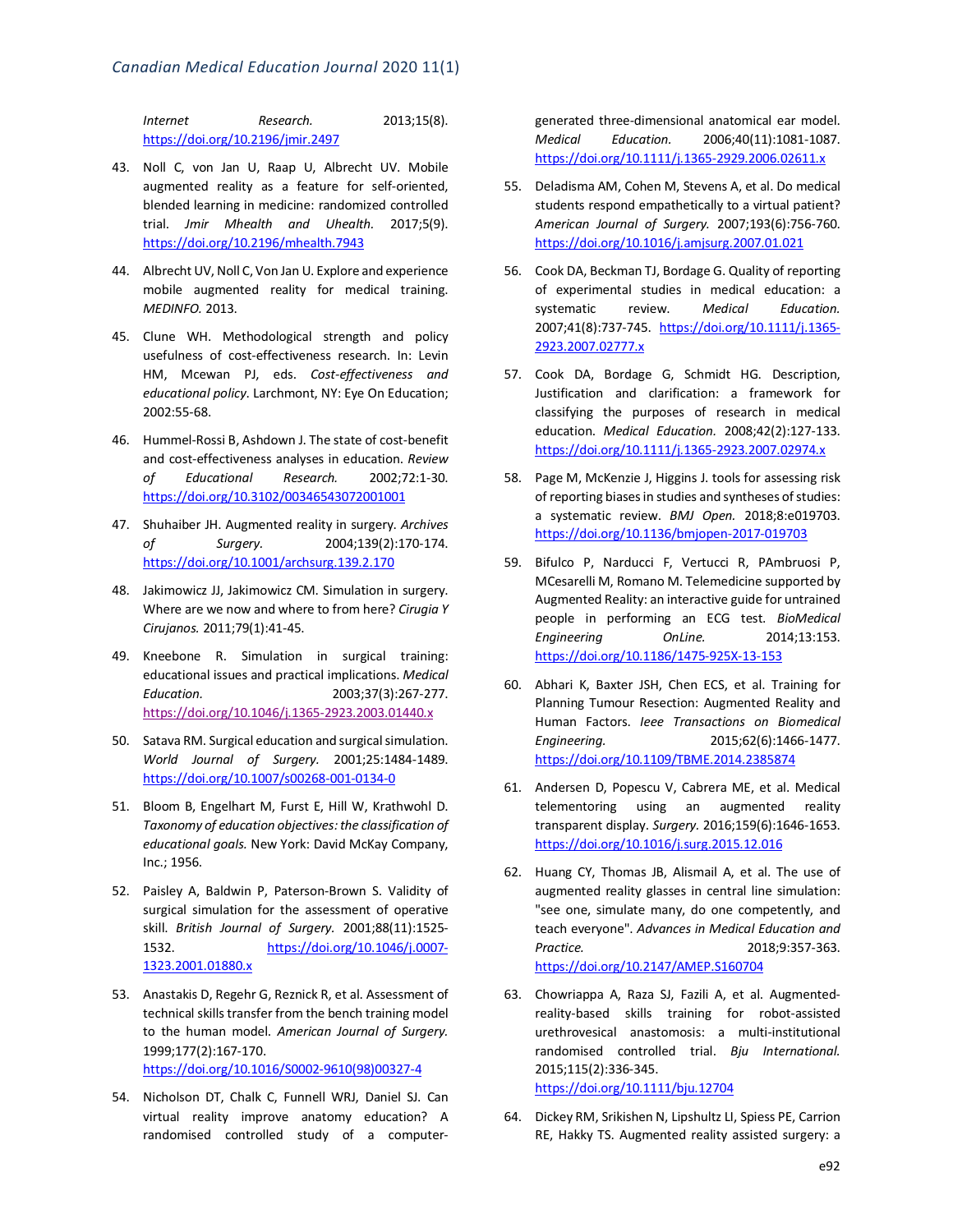urologic training tool. *Asian Journal of Andrology.*  2016;18(5):732-734. https://doi.org/10.4103/1008- 682X.166436

- 65. Magee D, Zhu Y, Ratnalingam R, Gardner P, Kessel D. An augmented reality simulator for ultrasound guided needle placement training. *Medical & Biological Engineering & Computing.* 2007;45(10):957-967. https://doi.org/10.1007/s11517-007-0231-9
- 66. Rochlen LR, Levine R, Tait AR. First-person point-ofview-augmented reality for central line insertion training. *Simulation in Healthcare-Journal of the Society for Simulation in Healthcare.* 2017;12(1):57- 62. https://doi.org/10.1097/SIH.0000000000000185
- 67. Sutherland C, Hashtrudi-Zaad K, Sellens R, Abolmaesumi P, Mousavi P. An augmented reality haptic training simulator for spinal needle procedures. *Ieee Transactions on Biomedical Engineering.*  2013;60(11):3009-3018. https://doi.org/10.1109/TBME.2012.2236091
- 68. Vera AM, Russo M, Mohsin A, Tsuda S. Augmented Reality Telementoring (ART) platform: a randomized controlled trial to assess the efficacy of a new surgical education technology. *Surgical Endoscopy and Other Interventional Techniques.* 2014;28(12):3467-3472. https://doi.org/10.1007/s00464-014-3625-4
- 69. Wang S, Parsons M, Stone-McLean J, et al. Augmented reality as a telemedicine platform for remote procedural training. *Sensors.* 2017;17(10). https://doi.org/10.3390/s17102294
- 70. Zahiri M, Nelson CA, Oleynikov D, Siu KC. Evaluation of augmented reality feedback in surgical training environment. *Surgical Innovation.* 2018;25(1):81-87. https://doi.org/10.1177/1553350617739425
- 71. da Silva ICS, Klein G, Brandao DM. Segmented and detailed visualization of anatomical structures based on augmented reality for health education and knowledge discovery. *Advances in Science, Technology and Engineering Systems Journal.*  2017;2(3):469-478. https://doi.org/10.25046/aj020360
- 72. Moro C, Stromberga Z, Raikos A, Stirling A. The effectiveness of virtual and augmented reality in health sciences and medical anatomy. *Anatomical Sciences Education.* 2017;10(6):549-559. https://doi.org/10.1002/ase.1696
- 73. Thomas RG, John NW, Delieu JM. Augmented reality for anatomical education. *J Vis Commun Med.*  2010;33(1):6-15. https://doi.org/10.3109/17453050903557359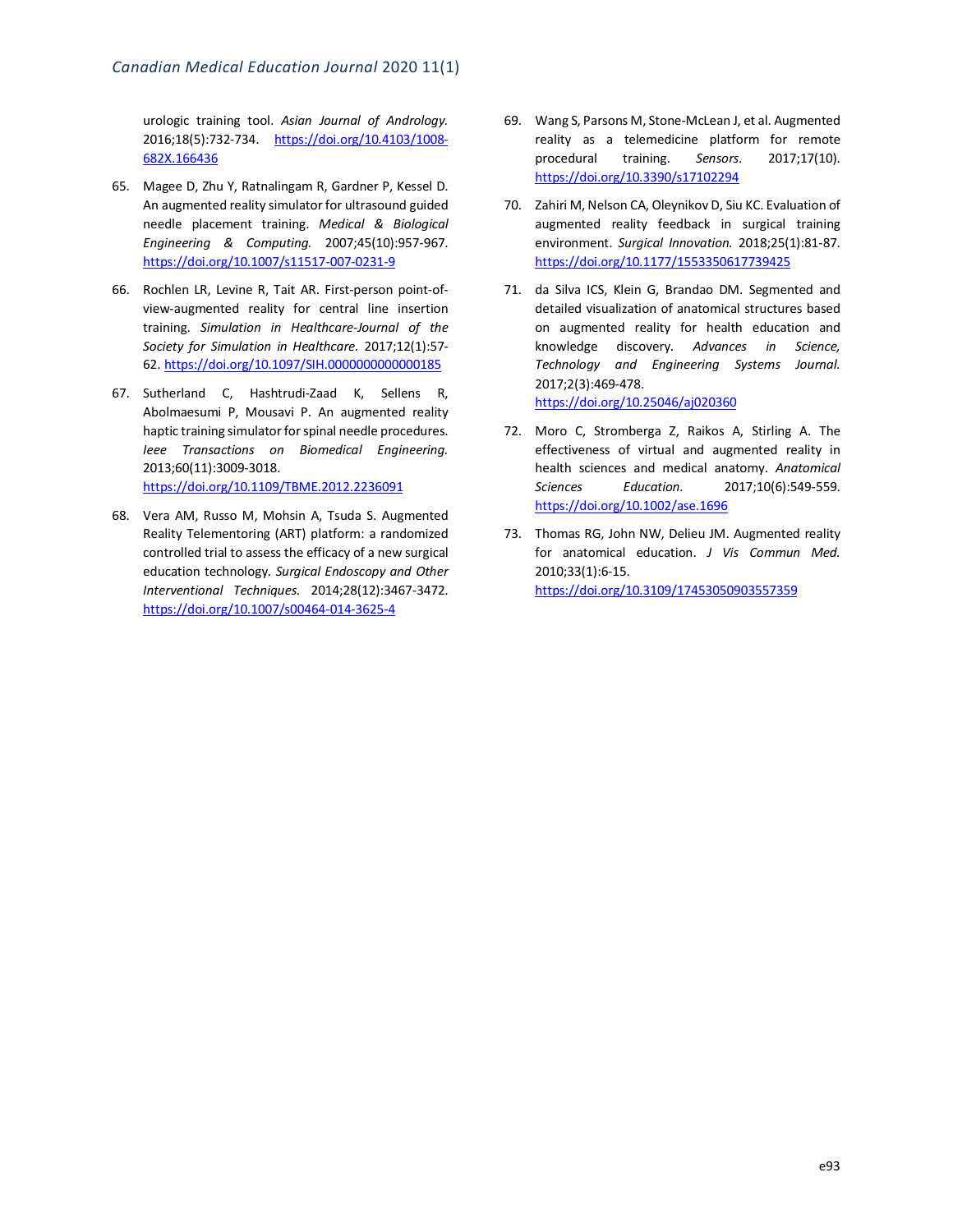## **Appendix A**

| Application (# of studies)        | <b>Design</b>           | <b>Purpose</b>                              | Stages of Validity Tested € |                | Quality <sup>§</sup>    |                |   |          |
|-----------------------------------|-------------------------|---------------------------------------------|-----------------------------|----------------|-------------------------|----------------|---|----------|
|                                   |                         |                                             | $\mathbf{1}$                | $\overline{2}$ | $\overline{\mathbf{3}}$ | $\overline{a}$ | 5 |          |
| ProMIS (7)                        | Observational study (6) | Basic laparoscopic skills                   | X                           |                | x                       |                |   | Moderate |
|                                   | Survey (1)              | Suturing                                    | x                           |                | x                       | $\mathsf{x}$   |   |          |
| ImmersiveTouch (2)                | Observational studies   | Laparoscopic colectomy<br>Ventriculostomy   | x                           |                |                         |                |   | Low      |
|                                   |                         | Thoracic pedicle screw<br>placement         |                             |                |                         |                |   |          |
| ARToolKit (1)                     | Observational study     | Echocardiography                            |                             |                |                         |                |   | Very low |
| Vuzix 920AR (1)                   | Observational study     | Tumor resection planning                    |                             |                |                         |                |   | Very low |
| <b>STAR (1)</b>                   | Observational study     | Surgical telementoring                      |                             |                |                         |                |   | Very low |
| Brother AiRScouter WD-<br>200B(1) | <b>RCT</b>              | Central line insertion                      |                             |                |                         |                |   | Low      |
| EyeSI $(2)$                       | <b>RCTs</b>             | <b>Binocular indirect</b><br>ophthalmoscopy | x                           |                | x                       | $\mathsf{x}$   |   | Moderate |
| HoST UVA (1)                      | <b>RCT</b>              | Urethrovesical anastomosis                  | x                           |                |                         | X              |   | Low      |
| Google Glass (1)                  | Survey                  | Inflatable penile prosthesis<br>placement   |                             |                |                         |                |   | Very low |
| Prototype simulator (1)           | Survey                  | Ultrasound-guided needle<br>placement       |                             |                |                         |                |   | Very low |
| Epson Moverio BT-200 (1)          | Survey                  | Central line insertion                      | x                           |                |                         |                |   | Very low |
| MicronTracker 2 (1)               | Survey                  | Spinal needle insertion                     | x                           |                |                         |                |   | Very low |
| ART (1)                           | <b>RCT</b>              | Surgical telementoring                      | x                           |                |                         | x              |   | Low      |
| Microsoft Hololens (1)            | Observational study     | Surgical telementoring                      | x                           |                |                         | x              |   | Very low |
| FLS(1)                            | Observational study     | Peg transfer task                           |                             |                |                         |                |   | Very low |

### **Table 1. Quality assessment of surgery augmented reality applications**

€For stages of validity, see Figure 1

**<sup>§</sup>Quality rank based on GRADE guidelines<sup>15</sup><br>
<b>SQuality rank based on GRADE guidelines<sup>15</sup>** 

### **Table 2. Quality assessment of anatomy and other augmented reality applications**

| Application (# of studies)  | <b>Design</b>       |   | Stages of Validity Tested € | Quality <sup>§</sup> |   |    |          |
|-----------------------------|---------------------|---|-----------------------------|----------------------|---|----|----------|
|                             |                     |   |                             | 3                    | 4 | 5. |          |
| Anatomy                     |                     |   |                             |                      |   |    |          |
| Unspecified application (1) | Survey              |   |                             |                      |   |    | Very low |
| AR Magic Books (3)          | <b>RCTs</b>         |   |                             |                      | x |    | High     |
| AR Magic Mirror (3)         | Surveys             | x | x                           |                      |   |    | Low      |
| Unity $v5(1)$               | Observational study |   |                             |                      | x |    | Low      |
| BARETA (1)                  | Survey              |   |                             |                      |   |    | Very low |
| Other                       |                     |   |                             |                      |   |    |          |
| mARble (3)                  | RCTs(2)             |   |                             |                      |   |    | Low      |
|                             | Survey (1)          |   |                             |                      |   |    |          |
| DIANA virtual patient (1)   | <b>RCT</b>          |   |                             |                      |   |    | Low      |

€For stages of validity, see Figure 1

**§**Quality rank based on GRADE guidelines15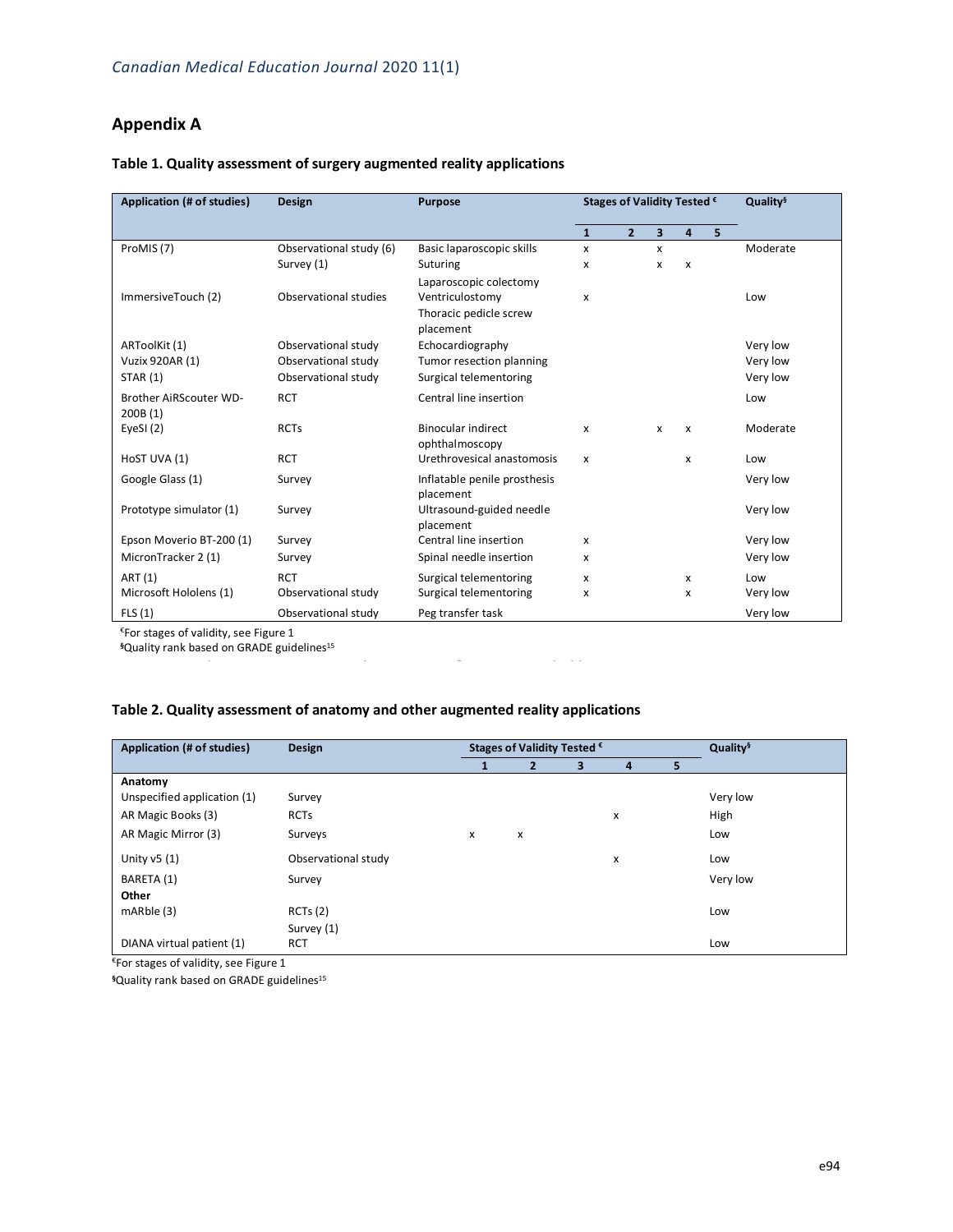## **Appendix B**

## **Table 3. Augmented reality applications in surgery**

| <b>Augmented reality application</b>                                     | Sample size | <b>Purpose</b>                               | <b>Outcome</b>                                                                                                                                                   |
|--------------------------------------------------------------------------|-------------|----------------------------------------------|------------------------------------------------------------------------------------------------------------------------------------------------------------------|
| <b>ProMIS Augmented Reality</b>                                          | 55          | Laparoscopic skills                          | Realism considered good to excellent by all participants,                                                                                                        |
| Laparoscopic Simulator (Haptica,                                         |             |                                              | mixed evaluations of didactic value <sup>27</sup>                                                                                                                |
| Dublin, Ireland)                                                         | 18          | Suturing                                     | Significant improvement in knot scores following training<br>with the simulator <sup>29</sup>                                                                    |
|                                                                          | 15          | Laparoscopic skills                          | Improvement in task completion with greater efficiency <sup>32</sup>                                                                                             |
|                                                                          | 46          | Laparoscopic skills                          | Significant correlation between experience and<br>performance <sup>30</sup>                                                                                      |
|                                                                          | 24          | Suturing                                     | Experienced participants had higher performance scores than<br>novice participants <sup>28</sup>                                                                 |
|                                                                          | 35          | Laparoscopic<br>colectomy                    | Simulator model rated as easier than cadaver model <sup>26</sup>                                                                                                 |
|                                                                          | 115         | Laparoscopic skills                          | Experience levels correlated strongly with simulation scores <sup>31</sup>                                                                                       |
| ImmersiveTouch System<br>(ImmersiveTouch, Inc., University of            | 16          | Ventriculostomy                              | AR group more likely to succeed on first attempt. Residents<br>praised the simulator for its realism <sup>34</sup>                                               |
| Illinois, Chicago, IL, USA)                                              | 51          | Thoracic pedicle<br>screw placement          | Non-significant reduction of failure rate in screw placement <sup>33</sup>                                                                                       |
| ARToolKit (ARToolWorks Inc., Seattle,<br>WA, USA)                        | 10          | Echocardiography                             | Trainees were able to successfully perform an ECG test <sup>59</sup>                                                                                             |
| Vuzix 920AR goggles (Vuzix Corp.,<br>Rochester, NY, USA)                 | 21          | Tumor resection<br>planning                  | Improved non-clinicians' performance and significantly<br>improved time to task completion for clinicians <sup>60</sup>                                          |
| System for Telementoring with                                            | 20          | Surgical                                     | Less placement errors and fewer focus shifts, but took more                                                                                                      |
| Augmented Reality (STAR) [Purdue<br>University, West Lafarette, IN, USA] |             | telementoring                                | time for each task <sup>61</sup>                                                                                                                                 |
| Brother AiRScouter WD-200B AR                                            | 32          | Central line insertion                       | No difference in median total procedure time between AR                                                                                                          |
| glasses (Brother International Corp.,<br>Bridgewater, NJ, USA)           |             |                                              | and control groups <sup>62</sup>                                                                                                                                 |
| EyeSi augmented reality binocular                                        | 28          | <b>Binocular indirect</b>                    | AR group demonstrated superior total scores and                                                                                                                  |
| indirect ophthalmoscopy simulator                                        |             | ophthalmoscopy                               | performance <sup>35</sup>                                                                                                                                        |
| (VYmagic Holding AG, Mannheim,<br>Germany)                               | 37          | (BIO)<br><b>BIO</b>                          | More correct sketched vessels and higher Ophthalmoscopy                                                                                                          |
|                                                                          |             |                                              | Training Score for AR group <sup>36</sup>                                                                                                                        |
| Hand-on Surgical Training (HoST)<br>urethrovesical anastomosis (UVA) AR  | 52          | <b>UVA</b>                                   | HoST group outperformed control group on multiple<br>measures while having lower temporal demand and mental                                                      |
| module (Roswell Park Cancer                                              |             |                                              | fatigue <sup>63</sup>                                                                                                                                            |
| Institute and the State University of                                    |             |                                              |                                                                                                                                                                  |
| New York at Buffalo Virtual Reality                                      |             |                                              |                                                                                                                                                                  |
| Laboratory, New York, NY, USA)                                           | 30          |                                              |                                                                                                                                                                  |
| Google Glass (Google Inc., Mountain<br>View, CA, USA)                    |             | Inflatable penile<br>prosthesis<br>placement | 81% of participants recommended implementation of<br>application into training program; 93% felt Google Glass has a<br>place in the operating room <sup>64</sup> |
| Unspecified prototype AR simulator                                       | 60          | Ultrasound-guided                            | Majority positive responses for usability and training                                                                                                           |
|                                                                          |             | needle placement                             | feasibility <sup>65</sup>                                                                                                                                        |
| Epson Moverio BT-200 Smart Glasses                                       | 40          | Central line insertion                       | Participants reported that simulation was realistic, easy to                                                                                                     |
| (Epson America, Inc., Long Beach, CA,<br>USA)                            |             |                                              | use and useful for training; 59.3% responded that AR was<br>better than other training methods <sup>66</sup>                                                     |
| MicronTracker2 (Claron<br>Technologies, Toronto, ON, Canada)             | 10          | Spinal needle<br>insertion                   | Overall positive responses to the system by trainees <sup>67</sup>                                                                                               |
| Augmented reality telementoring                                          | 18          | Surgical                                     | After training, ART group was faster and had fewer failed                                                                                                        |
| (ART) platform (University of Nevada                                     |             | telementoring                                | attempts <sup>68</sup>                                                                                                                                           |
| School of Medicine, Las Vegas, NV,<br>USA)                               |             |                                              |                                                                                                                                                                  |
| Microsoft Hololens (Microsoft Corp.,                                     | 24          | Surgical                                     | Mixed feedback on Hololens versus full telemedicine setup,                                                                                                       |
| Redmond, WA, USA)<br>Fundamentals of Laparoscopic                        | 20          | telementoring<br>Standard peg                | no statistical difference in performance <sup>69</sup><br>Participants preferred using the timed overlay over no                                                 |
| Surgery (FLS) module (Society of                                         |             | transfer                                     | feedback; no difference in time to task completion or muscle                                                                                                     |
| American Gastrointestinal and                                            |             |                                              | fatigue <sup>70</sup>                                                                                                                                            |
| Endoscopic Surgeons, Los Angeles,                                        |             |                                              |                                                                                                                                                                  |
| CA, USA)                                                                 |             |                                              |                                                                                                                                                                  |